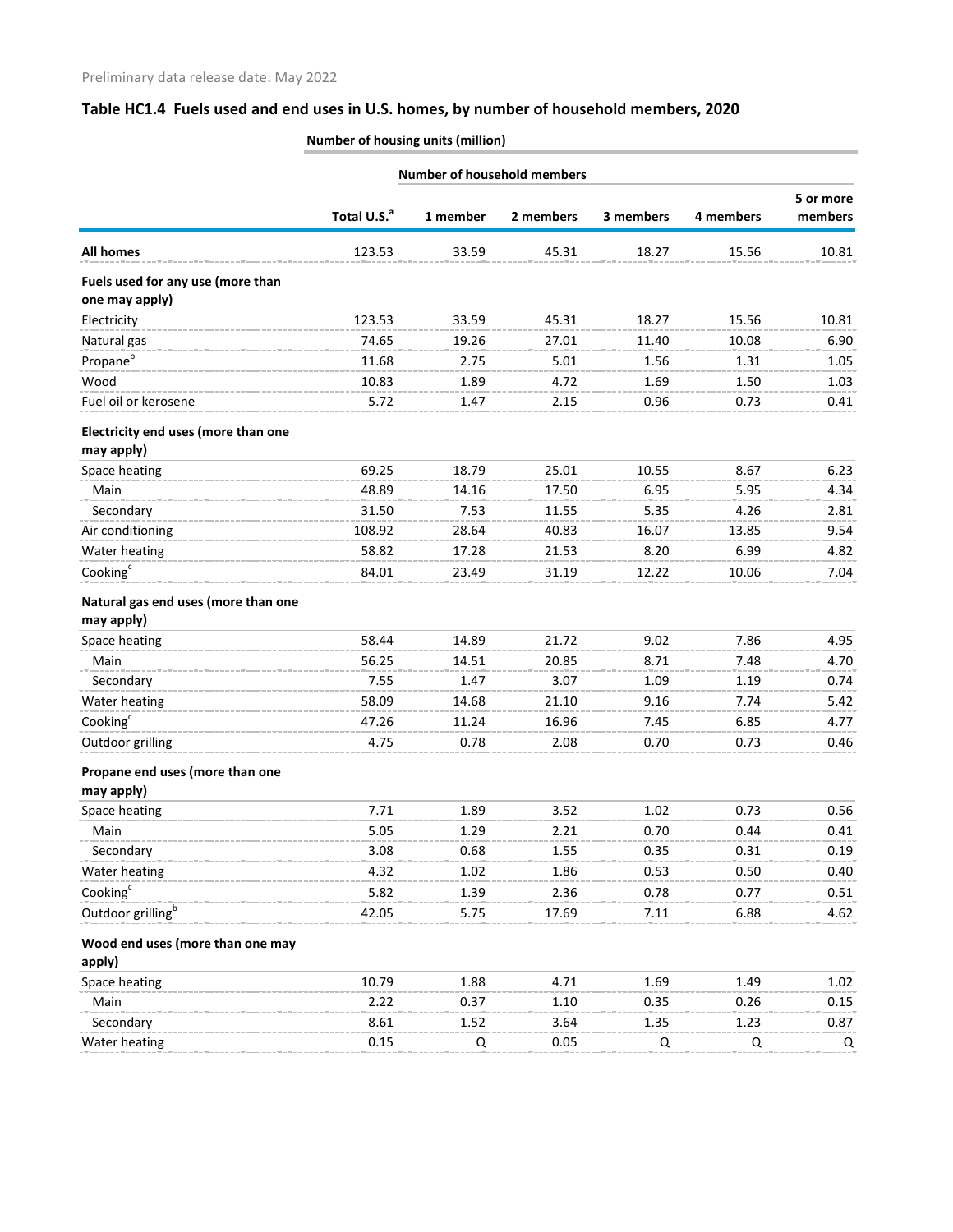### **Table HC1.4 Fuels used and end uses in U.S. homes, by number of household members, 2020**

| Number of household members                                |                         |          |           |           |           |                      |
|------------------------------------------------------------|-------------------------|----------|-----------|-----------|-----------|----------------------|
|                                                            | Total U.S. <sup>a</sup> | 1 member | 2 members | 3 members | 4 members | 5 or more<br>members |
| <b>All homes</b>                                           | 123.53                  | 33.59    | 45.31     | 18.27     | 15.56     | 10.81                |
| Fuel oil or kerosene end uses (more<br>than one may apply) |                         |          |           |           |           |                      |
| Space heating                                              | 5.41                    | 141      | 2.07      | በ ጸዓ      | 0.65      | 0.38                 |
| Main                                                       | 4.96                    | 135      | 1.87      | በ 79      | በ 61      | በ 34                 |
| Secondary                                                  | 0.47                    | 0.08     | O 21      | 0.10      |           |                      |
| Water heating                                              | 2.70                    | 0.69     | 1 01      | በ 43      | በ 4በ      | በ 17                 |

### **Number of housing units (million)**

Source: U.S. Energy Information Administration, Office of Energy Demand and Integrated Statistics, Form EIA-457A of the *2020 Residential Energy Consumption Survey*

Notes: Because of rounding, data may not sum to totals. See RECS Terminology for the definitions of terms used in these tables.

<sup>a</sup> Total U.S. includes all primary occupied housing units in the 50 states and the District of Columbia. Vacant housing units, seasonal units, second homes, military houses, and group quarters are excluded.

<sup>b</sup> Households that use propane only for outdoor grilling are excluded from the RECS estimate of households using propane.

<sup>c</sup> Cooking includes fuels used by major cooking equipment (ovens, cooktops, and ranges).

Q = Data withheld because either the relative standard error (RSE) was greater than 50% or fewer than 10 households were in the reporting sample. N = No households in reporting sample.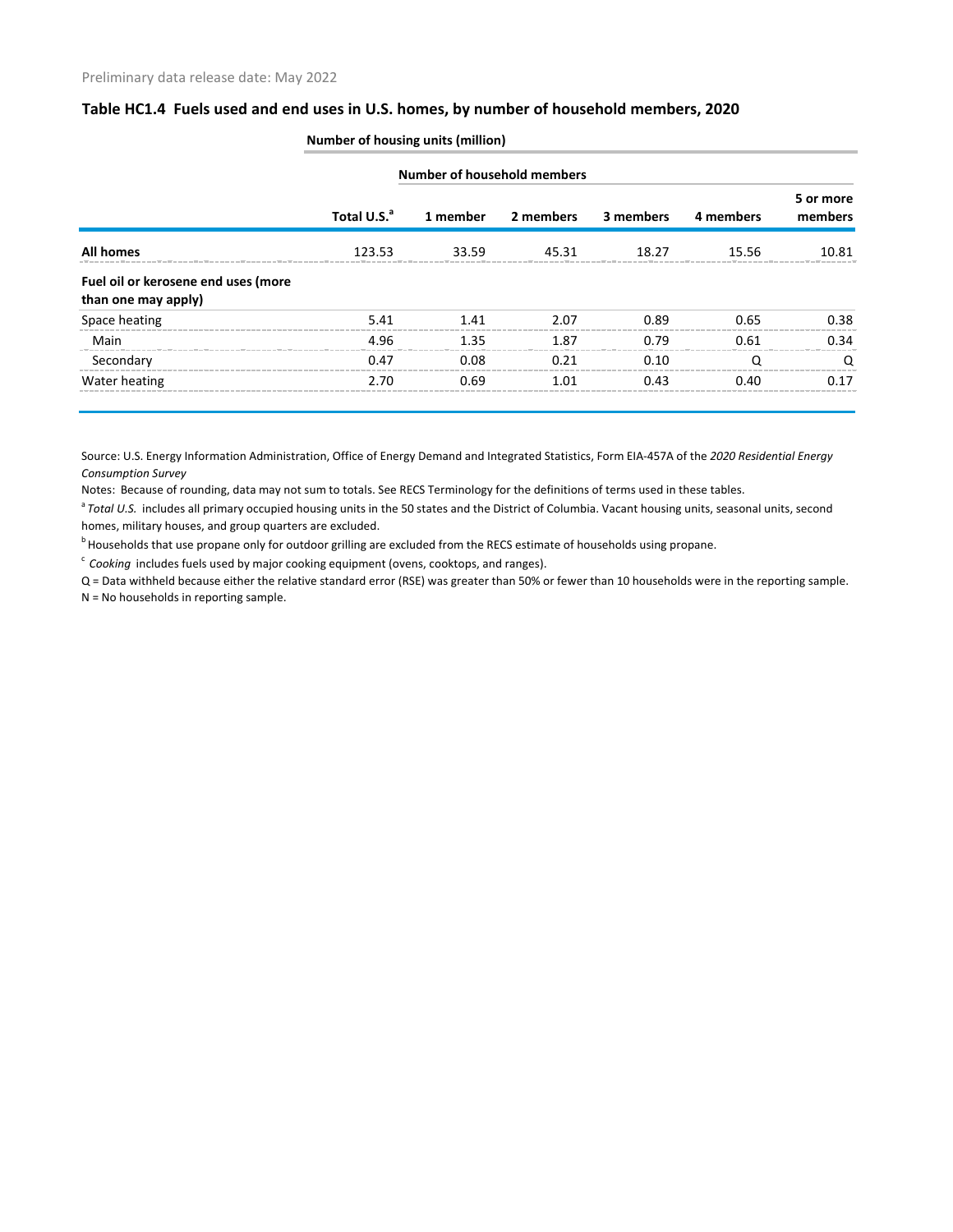## **Relative standard errors (RSEs) for Table HC1.4 Fuels used and end uses in U.S. homes, by number of household members, 2020**

**Number of household members**

### **RSEs for number of housing units**

|                                                     | Total U.S. <sup>a</sup> | 1 member | 2 members | 3 members | 4 members | 5 or more<br>members |
|-----------------------------------------------------|-------------------------|----------|-----------|-----------|-----------|----------------------|
| <b>All homes</b>                                    | 0.00                    | 1.25     | 1.15      | 1.87      | 2.08      | 3.13                 |
| Fuels used for any use (more than<br>one may apply) |                         |          |           |           |           |                      |
| Electricity                                         | 0.00                    | 1.25     | 1.15      | 1.87      | 2.08      | 3.13                 |
| Natural gas                                         | 0.59                    | 1.77     | 1.68      | 2.67      | 2.79      | 3.57                 |
| Propane <sup>b</sup>                                | 2.44                    | 6.59     | 3.33      | 6.34      | 7.89      | 8.51                 |
| Wood                                                | 2.30                    | 5.27     | 4.03      | 6.72      | 6.74      | 8.58                 |
| Fuel oil or kerosene                                | 3.06                    | 7.12     | 6.46      | 7.20      | 11.08     | 11.66                |
| Electricity end uses (more than one<br>may apply)   |                         |          |           |           |           |                      |
| Space heating                                       | 0.77                    | 1.97     | 1.88      | 2.55      | 2.80      | 4.49                 |
| Main                                                | 0.95                    | 2.27     | 2.18      | 3.29      | 3.70      | 5.17                 |
| Secondary                                           | 1.35                    | 3.78     | 2.64      | 4.12      | 4.32      | 5.21                 |
| Air conditioning                                    | 0.36                    | 1.39     | 1.14      | 1.96      | 2.12      | 3.46                 |
| Water heating                                       | 0.84                    | 1.91     | 1.74      | 2.84      | 3.53      | 4.50                 |
| Cooking <sup>c</sup>                                | 0.50                    | 1.46     | 1.26      | 2.59      | 2.75      | 3.47                 |
| Natural gas end uses (more than one<br>may apply)   |                         |          |           |           |           |                      |
| Space heating                                       | 0.90                    | 2.24     | 1.58      | 3.06      | 3.28      | 4.31                 |
| Main                                                | 0.97                    | 2.27     | 1.70      | 3.20      | 3.36      | 4.42                 |
| Secondary                                           | 2.92                    | 6.48     | 4.89      | 8.27      | 6.85      | 10.87                |
| Water heating                                       | 0.84                    | 2.29     | 1.83      | 3.38      | 3.03      | 4.27                 |
| Cooking $c$                                         | 0.92                    | 2.92     | 2.46      | 3.35      | 3.80      | 4.87                 |
| Outdoor grilling                                    | 3.72                    | 9.48     | 6.41      | 10.85     | 10.11     | 10.93                |
| Propane end uses (more than one<br>may apply)       |                         |          |           |           |           |                      |
| Space heating                                       | 3.15                    | 7.08     | 4.68      | 8.50      | 10.90     | 13.29                |
| Main                                                | 4.01                    | 8.20     | 6.29      | 10.99     | 11.98     | 16.53                |
| Secondary                                           | 5.30                    | 11.70    | 7.48      | 13.45     | 21.01     | 16.58                |
| Water heating                                       | 4.47                    | 9.92     | 6.60      | 11.95     | 12.06     | 15.47                |
| Cooking <sup>c</sup>                                | 3.40                    | 9.08     | 5.11      | 7.99      | 9.25      | 11.68                |
| Outdoor grilling <sup>b</sup>                       | 1.09                    | 4.08     | 2.07      | 3.00      | 3.12      | 3.98                 |
| Wood end uses (more than one may<br>apply)          |                         |          |           |           |           |                      |
| Space heating                                       | 2.31                    | 5.25     | 4.01      | 6.75      | 6.66      | 8.81                 |
| Main                                                | 5.19                    | 12.28    | 7.57      | 15.29     | 15.72     | 23.54                |
| Secondary                                           | 2.73                    | 6.37     | 4.53      | 7.66      | 7.46      | 10.33                |
| Water heating                                       | 21.41                   | 74.86    | 35.43     | 62.03     | 44.38     | 42.45                |